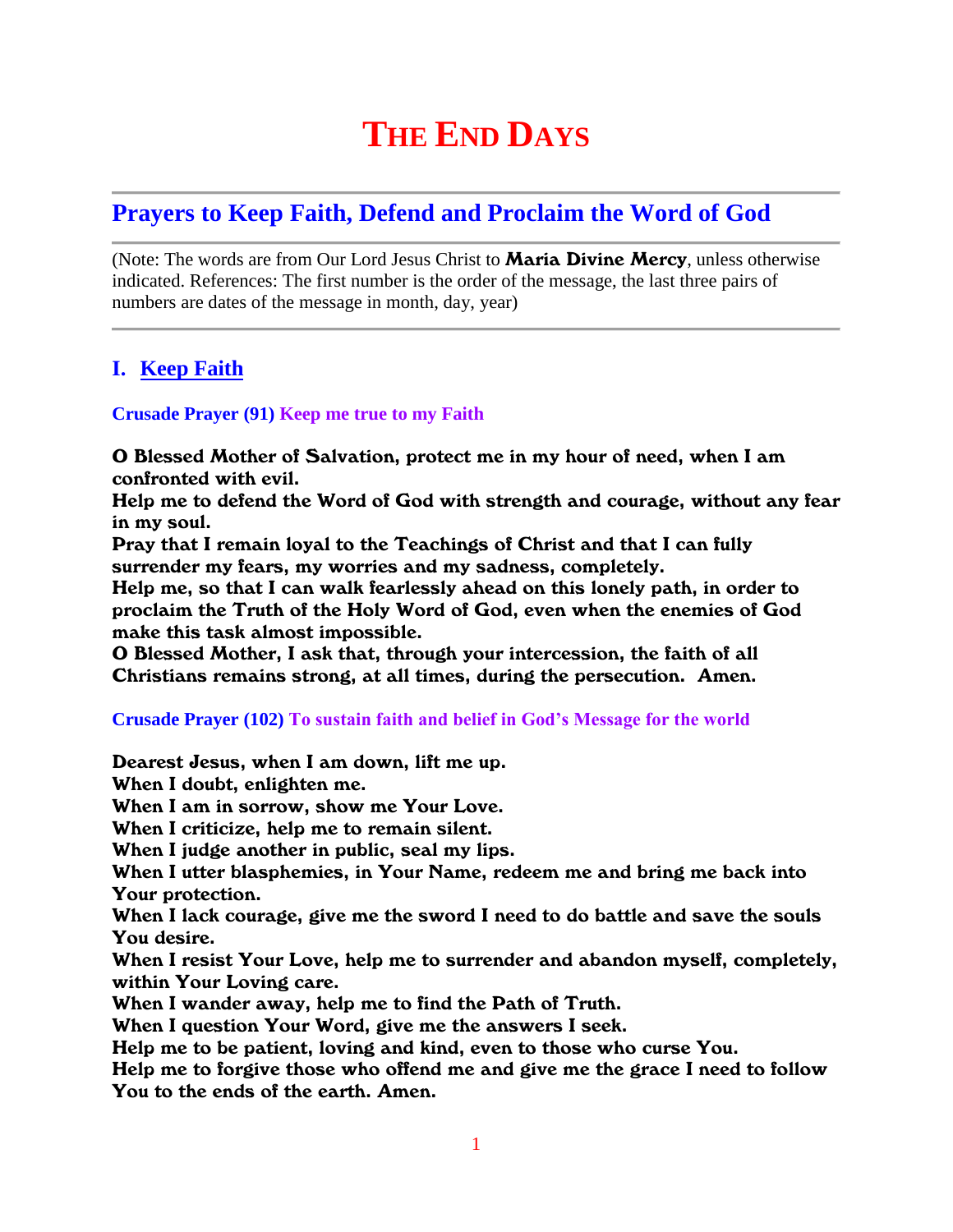#### (733 03-21-13)

**Crusade Prayer (144) To protect the Christian Faith**

O Mother of Salvation, please intercede on behalf of the souls of Christians all over the world.

Please help them to preserve their faith and to remain loyal to the Teachings of Jesus Christ. Pray that they will have the strength of mind and spirit to uphold their faith at all times.

Intercede, dear Mother, on their behalf, to open their eyes to the Truth and to give them the Grace to discern any false doctrine, presented to them in the Name of your Son.

Help them to remain true and loyal servants of God and to renounce evil and lies, even if they have to suffer pain and ridicule because of this.

O Mother of Salvation, protect all your children and pray that every Christian will follow the path of the Lord, until his dying breath. Amen.

(1,085 04-02-14)

**Crusade Prayer (151) To Defend the Faith**

O Mother of God, Immaculate Heart of Mary, Mother of Salvation, pray that we remain loyal to the True Word of God at all times. Prepare us to defend the Faith, to uphold the Truth and to reject heresy.

Protect all your children in times of hardship and give each of us the Graces to be courageous when we are challenged to reject the Truth and renounce your Son.

Pray, Holy Mother of God, that we are given the Divine Intervention to remain Christians, in accordance with the Holy Word of God. Amen.

(1,127 05-22-14)

**Crusade Prayer (44) Strength to defend my faith against the False Prophet**

Dear Jesus, give me the strength to focus on your teachings

And to proclaim your Holy Word at all times

Never allow me to be tempted to idolize the False Prophet

who will try to present himself as you.

Keep my love for you strong.

Give me the graces of discernment so that I will never deny

The truth contained in the Holy Bible, no matter how many

Lies are presented to me to encourage me to turn my back on your true word. Amen.

(391 04-12-12)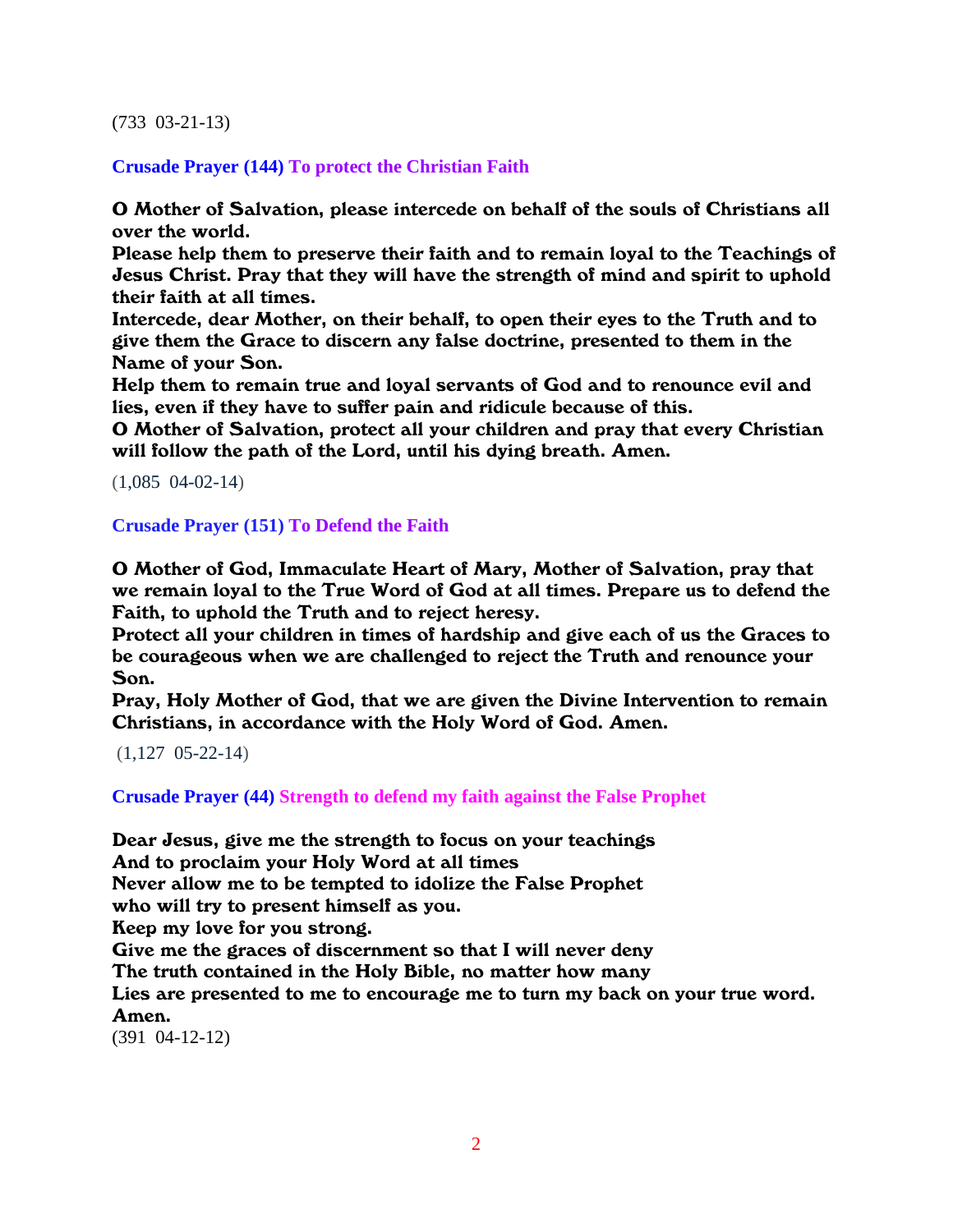#### **Crusade Prayer (158) Protect me from the One-World Religion**

Dear Jesus, protect me from the evil of the new One-World Religion, which does not come from You. Sustain me on my journey to freedom, along the path to Your Holy Kingdom.

Keep me in union with You, whenever I am tormented and forced to swallow lies, which are spread by Your enemies to destroy souls.

Help me to withstand persecution, to remain firm to the True Word of God against false doctrines and other sacrileges, which I may be forced to accept.

Through the gift of my free will, take me into the Domain of Your Kingdom, to enable me to stand up and proclaim the Truth, when it will be declared to be a lie.

Never let me falter, hesitate or run away in fear, in the face of persecution. Help me to remain firm and steadfast to the Truth for as long as I live. Amen.

(1,156 06-28-14)

### **II. Defend the Word of God**

#### **Jesus-to-Mankind Litany (3) Defend the Word of God**

O dear Jesus, protect us from the lies, which offend God. Protect us from Satan and his army Help us to love You more. Sustain us in our battle. Defend us in our faith. Lead us to Your refuge of safety. Help us stand up and defend Your Holy Will. Strengthen our resolve to be Your true disciples. Give us courage. Give us confidence. Guide us on the path of Truth. Defend us against the enemy. Pour Your Graces of Protection over us. Help us to avoid temptation. Bring us closer to Your Sacred Heart. Help us to remain loyal to You at all times. Amen.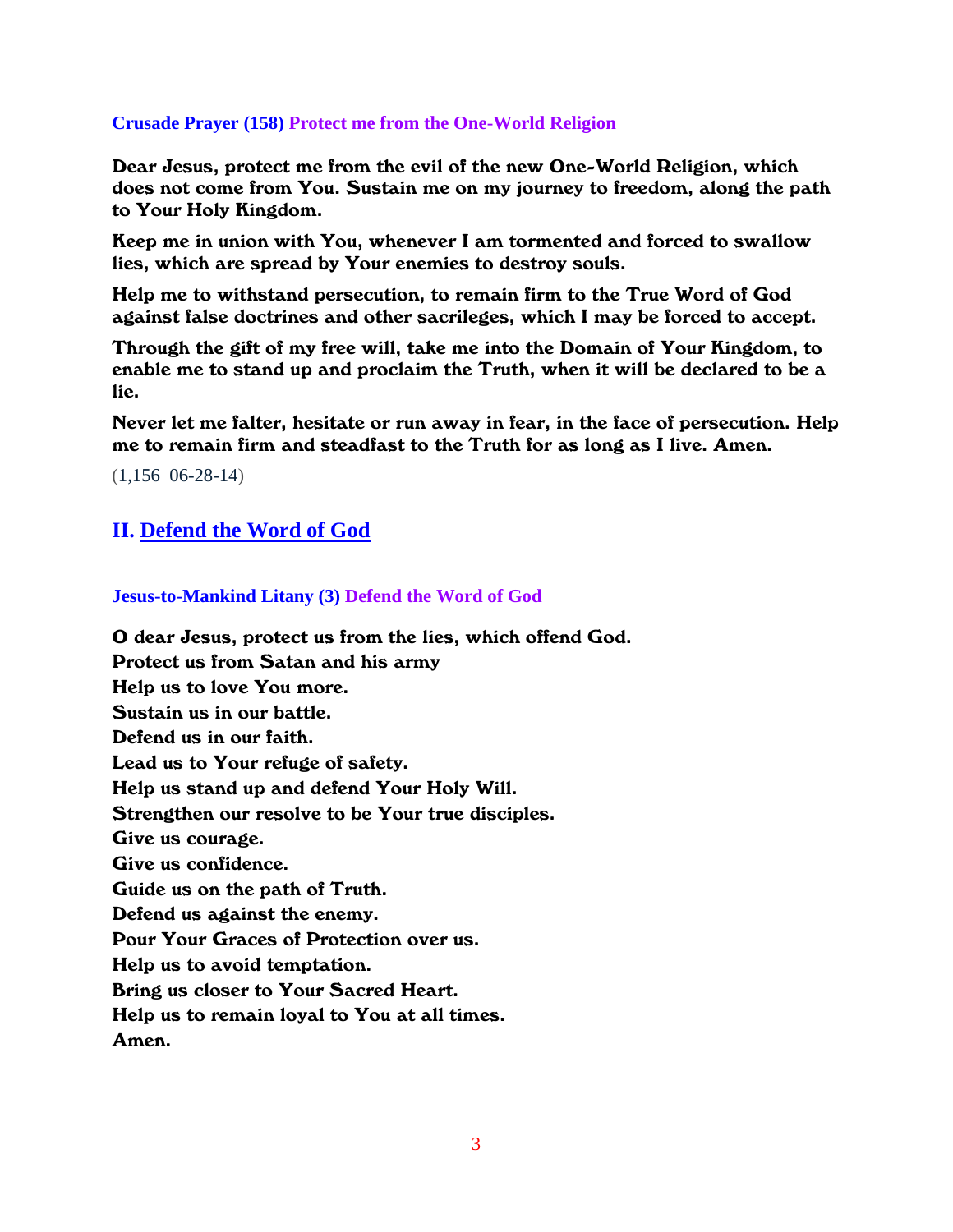**Crusade Prayer (48) Prayer for the Grace to Proclaim the Second Coming of Christ**

O My Jesus,

Grant Me the grace to proclaim your Holy Word, To all of humanity so that souls can be saved. Pour your Holy Spirit over me, your humble servant, So that your Holy Word can be heard and accepted, Especially by those souls who need your mercy the most. Help me to honor Your Holy Will at all times and never to insult or Condemn those who refuse the hand of your Mercy. Amen. (400 0422-12)

**Crusade Prayer (72) The Disciple's Prayer**

Dear Jesus I am ready to spread your Holy Word. Give me the courage, the strength and the knowledge to impart the Truth so that as many souls can be brought to You. Take me into your Sacred Heart and cover me with your Precious Blood so that I am filled with the graces to spread conversion for the salvation of all of God's children in every part of the world no matter that their creed is. I trust in you always. Your beloved disciple. Amen (509 08-07-12)

**Crusade Prayer (82) For the Victory of the Remnant Church**

Jesus, King and Savior of the world, to You do we pledge our honor, our loyalty and deeds, to proclaim Your Glory to all.

Help us to gain the strength, and the confidence, to stand up and declare the Truth at all times.

Never allow us to falter or delay in our march towards victory, and in our plan to save souls.

We pledge our surrender, our hearts, and all that we possess, so that we are free of obstacles, as we continue the thorny road towards the gates of the New Paradise.

We love You, dearest Jesus, our beloved Savior and Redeemer.

We unite ourselves in body, mind and spirit within Your Sacred Heart. Pour over us Your Grace of Protection.

Cover us with Your Precious Blood, so that we will be filled with courage and love to stand up and declare the Truth of Your New Kingdom. Amen. (589 10-25-12)

**Crusade Prayer (121) Allegiance to the Army of Jesus Christ**

We stand united to Your Sacred Heart, dear Jesus. We speak with authority the True Word of God.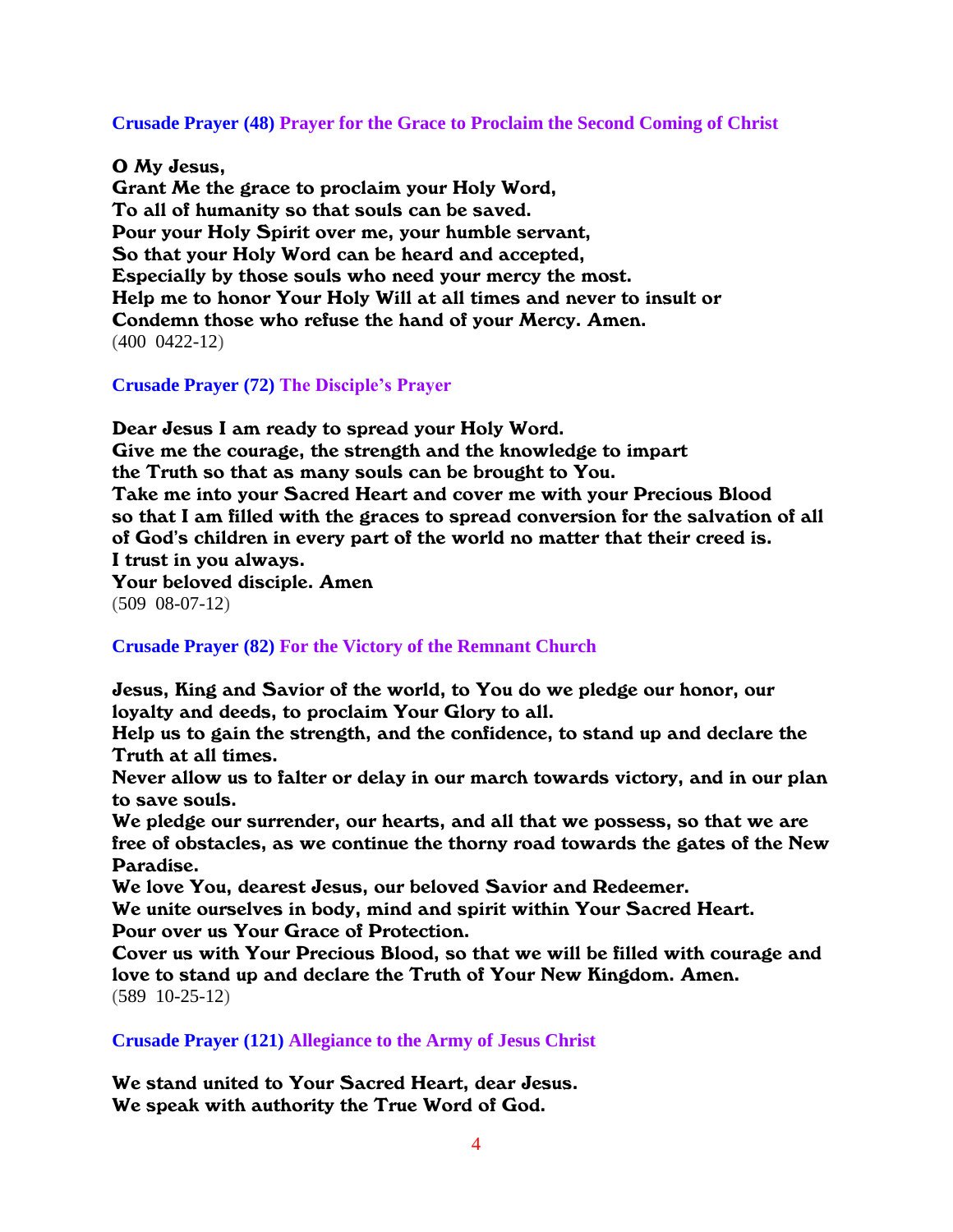We will walk to the ends of the Earth to spread the Truth.

We will never accept any new false doctrine in Your Name, other than that You taught us Yourself.

We remain true, loyal and steadfast in our faith.

We will treat those who betray You with love and compassion, in the hope that they will come back to You.

We will be firm, but patient, with those who persecute us in Your Name.

We will walk victorious all the way to Your New Paradise.

We promise, that through our pain and suffering, we will bring You all those lost souls who are starved of Your Love.

Please accept our prayers for all sinners in the world, so that we can become one family, united in love for You, in the New Era of Peace. Amen. (907 09-15-13)

#### **Crusade Prayer (125) To defend the Most Holy Word of God**

O Mother of Salvation, help me, a humble servant of God, to defend His Most Holy Word in times of torment. Consecrate me, dear Mother, to your Son, so that He can cover me with His Precious Blood. Grant me, through the Intercession of your Son, Jesus Christ, the grace, the strength and the will to remain true to the Teachings of Christ in the times of Tribulation, which will devour His Most Holy Church on Earth. Amen.

(948 10-29-13)

#### **Crusade Prayer (135) To defend the Truth**

O beloved Mother of Salvation, help me in my moment of need.

Pray that I am blessed with the Gifts poured down upon my unworthy soul, by the Power of the Holy Spirit, to defend the Truth at all times.

Sustain me in every incident, where I am asked to deny the Truth, the Word of God, the Holy Sacraments and the Most Holy Eucharist.

Help me to use the Graces I receive to stand firm against the wickedness of Satan and all those poor souls he uses to defile your Son, Jesus Christ. Help me in my hour of need.

For the sake of souls, give me the courage to provide the Sacraments to each child of God, when I may be forbidden by the enemies of God to do so. Amen.

(1,034 02-06-14)

You must recite this Crusade Prayer to help you to remain true to My Word.

#### **Crusade Prayer (136) To keep Your Word**

Dearest Jesus, help me to hear Your Word. Live Your Word. Speak Your Word. Impart Your Word.